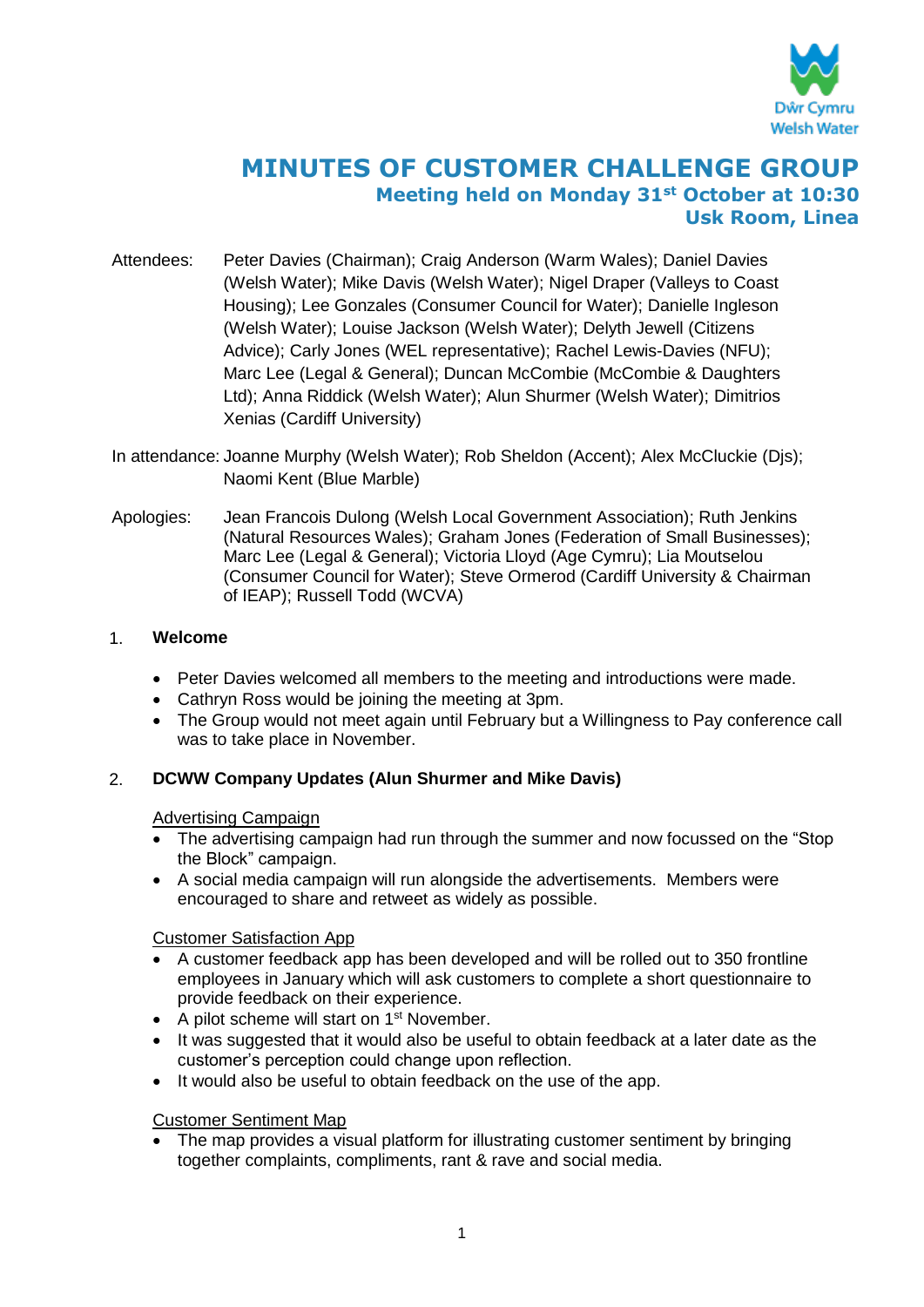- It provides opportunity to map geographic areas by business unit and time to identify trends
- It was suggested it would be useful to check if it is possible to split between household and business customers.

# Board Strategy Days

- The Board held Strategy sessions over 3 days in September.
- Key actions are setting PR19 (2020-2025) plans in the context of the longer vision (Welsh Water 2050)
- Climate change is one of the risks that will develop over that timeframe.
- Board will be discussing visions for 2050 at its meeting in November.
- Welsh Water 2050 will be discussed further at CCG meetings.

# 3. **Phase 1**

# Welsh Water Feedback

- Phase 1 research key findings have been captured in a log which will also be updated with future research.
- The log will be republished at key stages of the programme.
- Recognised it is important to give customers information in context and will be benchmarking comparative issues.
- Social responsibility vulnerability will be brought into measures.
- Glas Members will be involved in the research process.
- Social tariffs it was noted that there are likely to be changes in demographics in future.

# 4. **Warm Wales Together Stronger Conference**

- The 'Together Stronger' conference is taking place on  $7<sup>th</sup>$  December at the Swalec Stadium.
- All local authorities in Wales will be invited
- Peter Davies will chair the event.
- Invites to the CCG will be sent out.

## 5. **Phase 2**

- 4 projects from the longlist have been identified to continue immediately (Environment DJS; Water Resources – Accent; Deep Dives – Blue Marble; Customer Services – Blue Marble).
- Postponed items will be reviewed in the coming months.

# DJS - Environment

- Research completed in PR14 will be reviewed to see if views have changed.
- Non-household customers have been included.
- Participant profiles family groups, disabled members etc haven't been considered. CCG members felt it was important to also consider vulnerability – one option is tenure (renting or owner).
- Important to get a good mix of customers within timescales and budget
- Be useful to find out how the Bevan Foundation collect data.
- A lot of SMEs are run from homes screening will need to be carried out to ensure SMEs have a separate water bill.
- Sectors will be split broadly and can also be split by water dependant businesses and non-dependant.

## Accent – Water Resources

Both qualitative and quantitative research was undertaken.